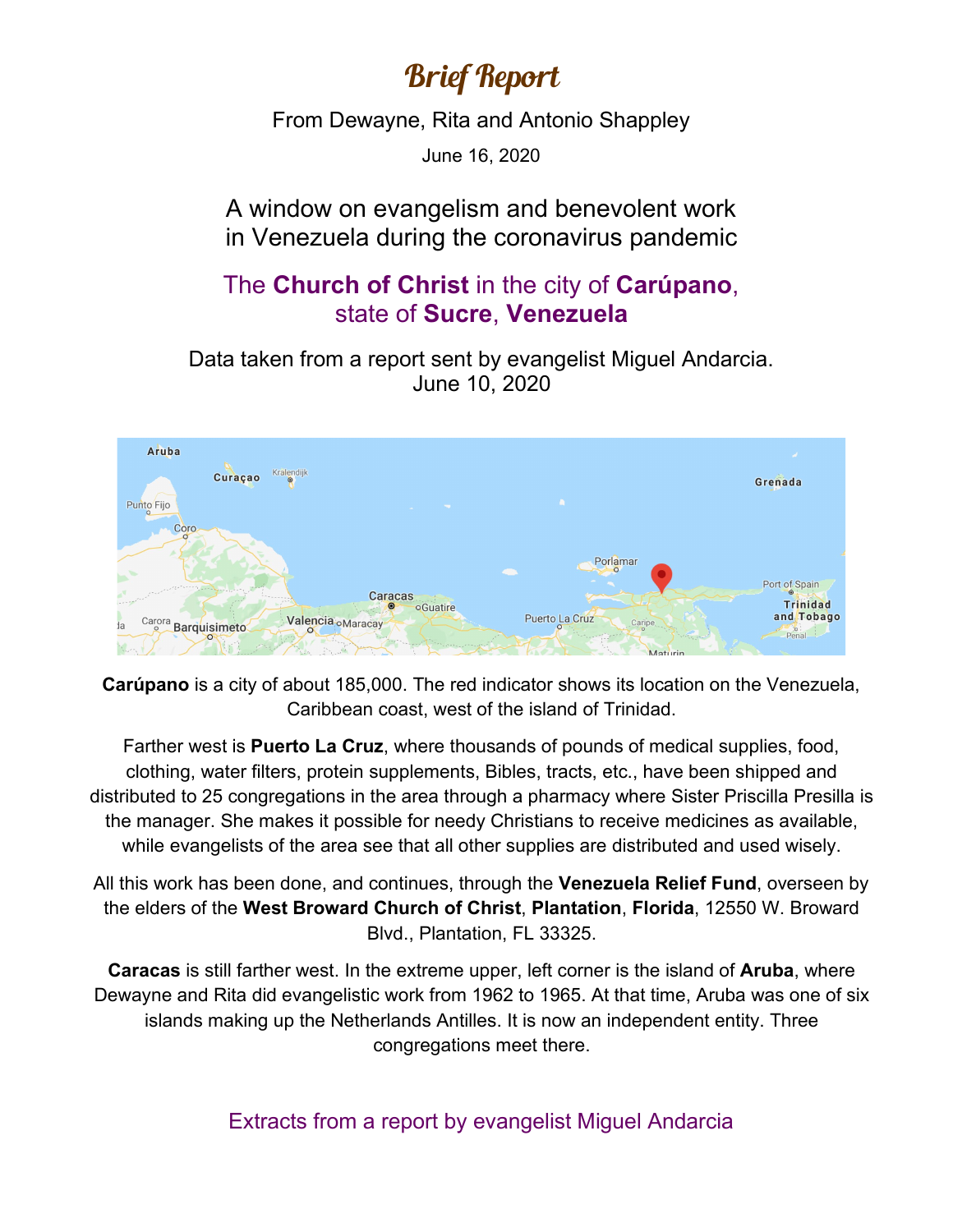Because of the quarantine, due to Covid-19, we are meeting in different sectors of the city.

We have been evangelizing, giving classes twice weekly. Two weeks ago, a new congregation was established. It now has 7 members. One of the seven in the picture below is a visitor.





Above. Going out to evangelize. Evangelistic works on different days in different places. Evangelization in Canchunchú La Planta, where a future, new congregation is planned.



Above. Evangelization in Plaza Colón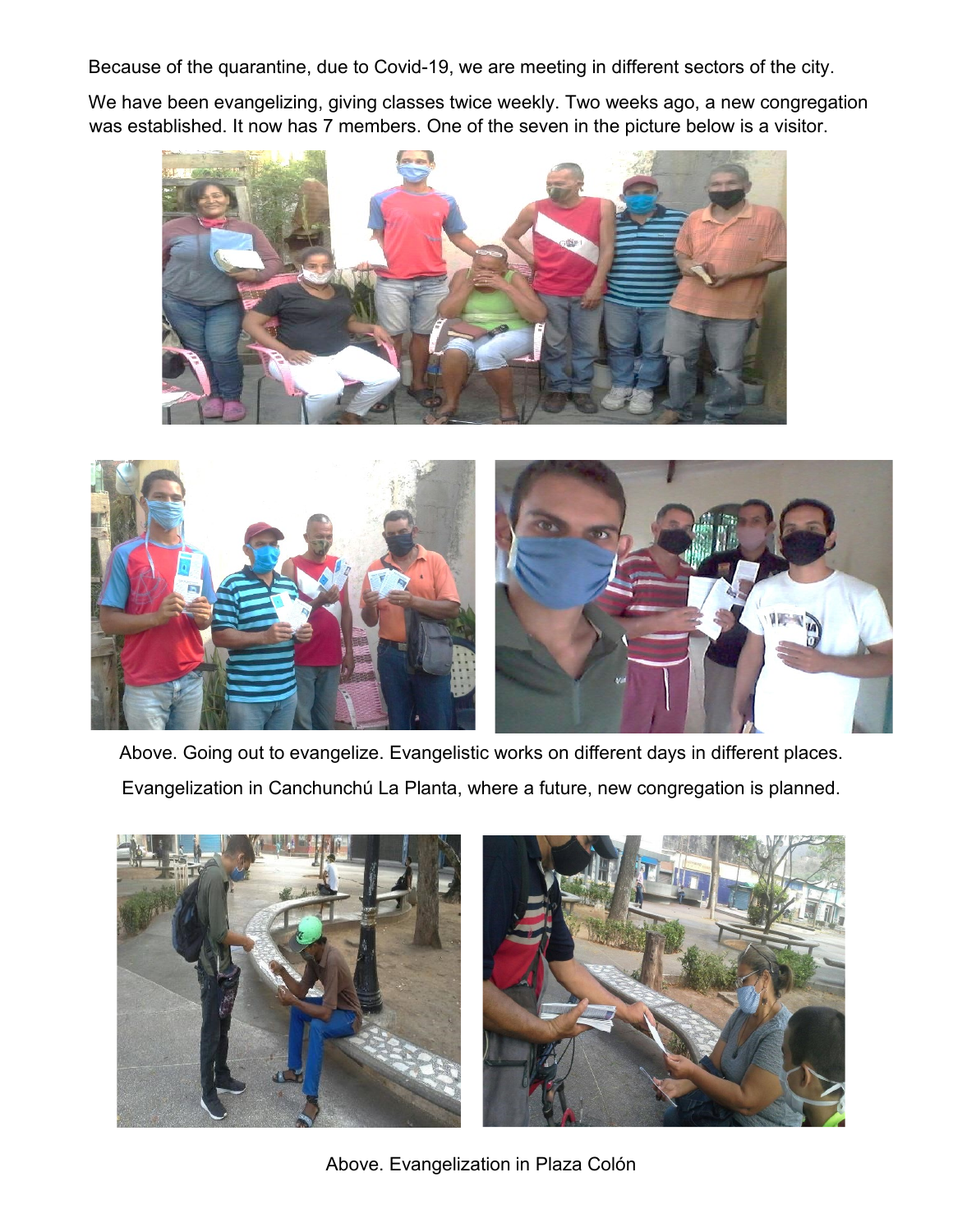The **tracts** the brethren in these photographs are using were printed by Antonio and Dewayne in Coral Springs and Tamarac, Florida.



**Left**. Evangelist Miguel Andarcia and his son.

During this month, we have been visiting different sectors of the city, where brethren are meeting, to share with them the Word, so that they will not be discouraged by this quarantine. We have visited 6 of the 11 sectors. The city of Carúpano has a population of about 180,000.

The medicines received in the boxes have been used to help neighbors, families and all the brethren

of the church.

The **printed material** received in the boxes has been distributed to congregations and brethren, in some sectors, in need of them. For example:

Below, **left.** Oscar Pereira, in Canchunchú La Cantera.

**Center**. Enrique Moreno, in Canchunchú, Carúpano Street.



**Right.** Aristóteles Rodríguez.

The **books** are **Bibles** in Spanish. We have sent many hundreds to churches in Venezuela. Healing Hands, of Nashville, provided them.

The report from Bro. Andarcia continues.

Our plans are to establish **three new works**: In the Canchunchú Sector, in Tío Pedro, and Tacoa.

We have a benevolent project called *"The Good Samaritan,"* we would like to expand. Through it, we have helped many families and institutions, such as a home for the elderly